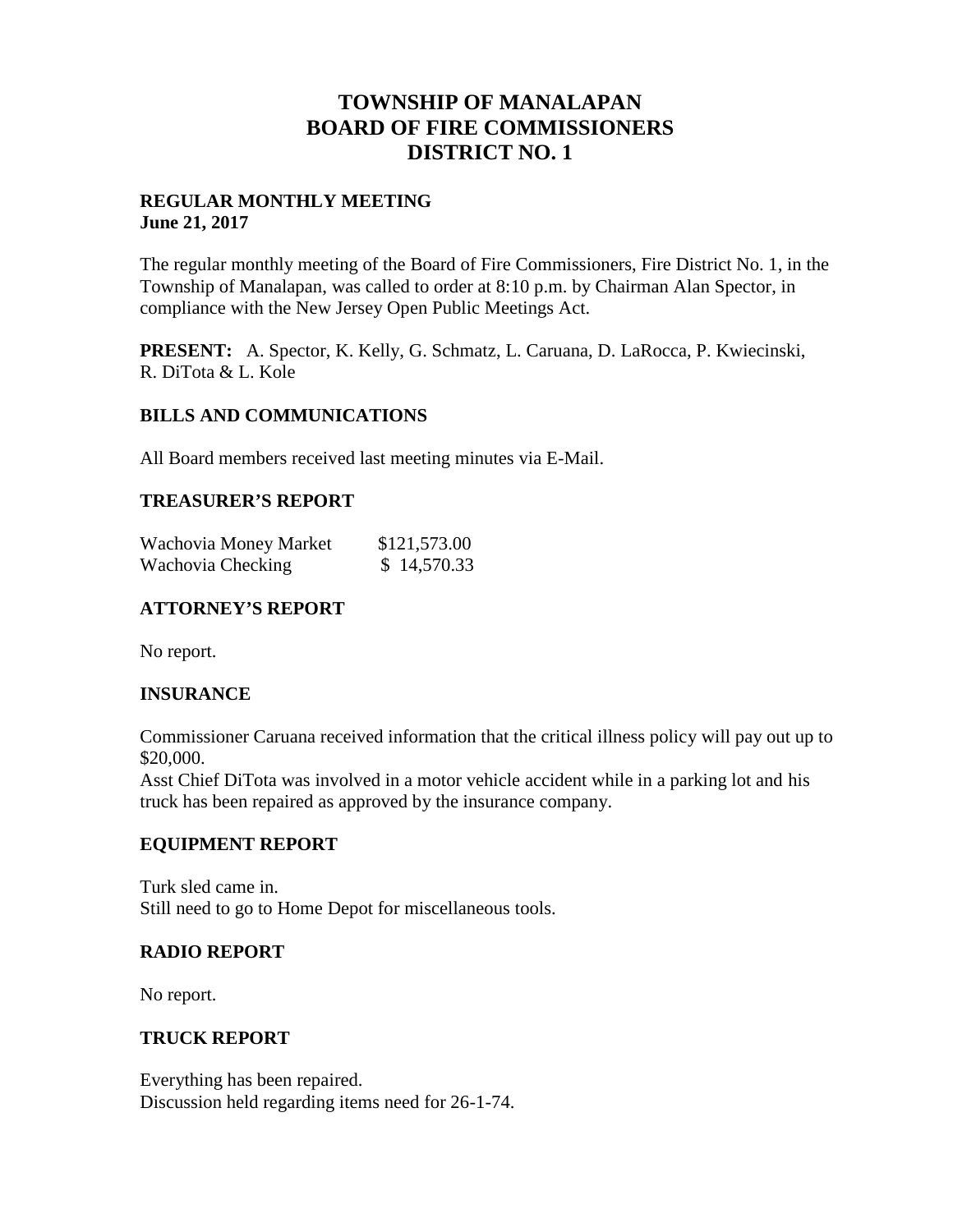## **CHIEF'S REPORT**

336 calls for the year and 35 calls so far for the month of May.

#### **ASSOCIATION REPORT**

Commissioner Schmatz still waiting to hear back about the lights at the Satellite.

#### **TRUSTEES' REPORT**

No report.

#### **OLD BUSINESS**

See attached.

#### **NEW BUSINESS**

Commissioner Kelly made a motion to pay all vouchers; this was seconded by Commissioner LaRocca. All voted aye.

Commissioner Schmatz made a motion not to exceed \$2,000 for miscellaneous tools for 26- 1-74; this was seconded by Commissioner LaRocca. All voted aye.

Commissioner Schmatz made a motion for \$345 to purchase a tack stick; this was seconded by Commissioner LaRocca. All voted aye.

Commissioner Caruana made a motion to withdraw the previous motion to purchase a Critical Illness policy; this was seconded by Commissioner Kelly. All voted aye.

Commissioner Spector made a motion for \$180 to pay for Firefighter Schmatz' EMT recertification; this was seconded by Commissioner LaRocca. All voted aye.

Meeting opened to the public at 8:46 P.M.

A motion was made by Commissioner Spector to adjourn; it was seconded by Commissioner Kelly and all voted aye.

Meeting adjourned at 8:48 P.M.

Respectfully submitted, Kenneth Kelly, Clerk